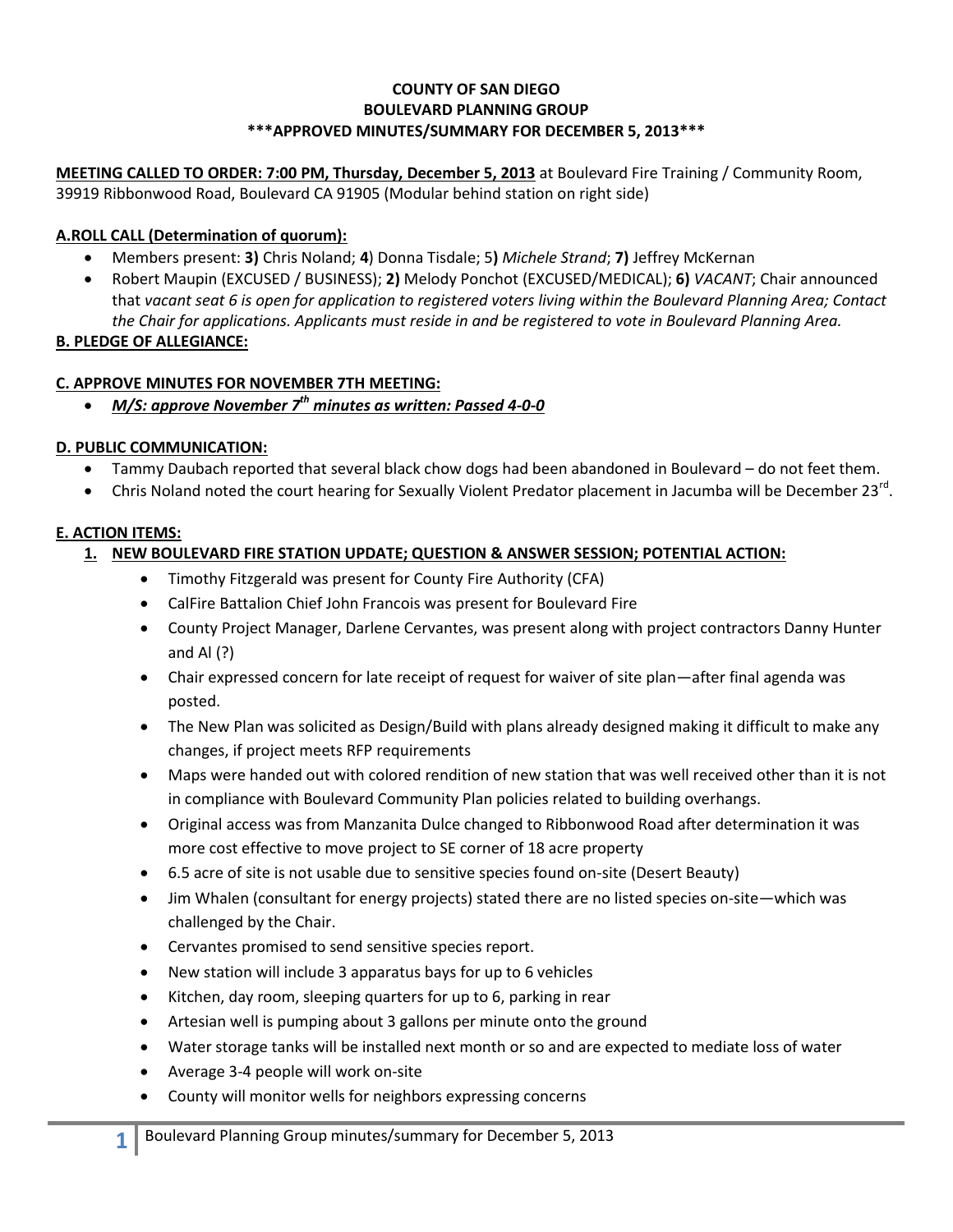- Cervantes passed out contact sheets for well monitoring
- Chair and Vice-Chair both requested that County contact all neighbors for monitoring
- A site plan waiver was requested to avoid additional \$250,000 for more stringent energy efficiency standards that start in 2014 (triple pane windows with argon gas/insulation).
- Ground-mounted solar will be installed later (4 months or so). Still waiting for RFP
- Fitzgerald reported that ground-mounted single axis tracking solar can be used for training easier than a roof-mounted system and will be easier to maintain
- Sheriff Department is interested in moving Boulevard Sheriff Substation to new Fire Station property if they can find the funds. Plenty of room on 18.3 acre parcel
- Cost of new fire station is just under \$3 million
- County is receptive to hosting a park and ride facility
- Setback about 100 feet from Manzanita / 400 feet from neighbors to north
- Setback about 60 feet from Ribbonwood / 700 feet from neighbors to south
- 30 foot communication tower will be located on south side of 8,400 square foot station
- Only 870 cubic yards of soil will need to be moved due to fairly level site
- Concrete fuel vault will be dual containment
- Well is about 600 feet deep. Water was first hit around 400 feet.
- Nesting birds can stop project during nesting season starting in February
- In response to question about increased response times in Tierra Del Sol area and increased insurance costs related to White Star closing and consolidating with Boulevard Fire, Chief Francois stated that ISO is already a 9 and that lack of fire hydrants works against us.
- Francois is willing to host Boulevard Community sign based on need to move it.
- New station is designed for essential services not designated as an emergency evacuation center.
- Construction expected January July 2014
- Discussion was held with consensus that there station is needed and no real alternatives for waiver.
- *ACTION: M/S: McKernan/Noland: Approve request for exemption from site plan processing requirements: Passed 4-0-0 (with 2 members absent and seat 6 vacant)*

# **2. SHOULD A MORATORIUM BE SUPPORTED FOR NEW LARGE-SCALE /COMMERCIAL PROJECTS UNTIL BOULEVARD FIRE STATIONS ARE VERIFIABLY STAFFED 24/7:**

- During the Nov 7<sup>th</sup> meeting, a request was made by Group member Jeff McKernan to place this issue on the December agenda for action, based on concerns for dark days and chronic staffing issues
- Cal Fire Battalion Chief Francois reported that Boulevard and Jacumba Hot Springs stations are now being staffed and he has added station staffing to the Revitalization matrix for December  $12<sup>th</sup>$  meeting
- Mold was found in the Jacumba Hot Springs Fire Station that must be cleaned up
- The FAA approved helipad at new Border Patrol station on Ribbonwood Road is now active and available
- *ACTION: McKernan/Noland: Recommend a moratorium for large-scale, industrial, and/or renewable energy projects until new Boulevard Fire Station is re-designated as a staffed (career) station; is fully operational; and fully staffed with specially trained staff and equipment for electrical fires and driver/operators: Passed: 4-0-0.*

# **F. GROUP BUSINESS:** Announcements; correspondence; discussion items; project updates

# **1. Border Patrol Report:** None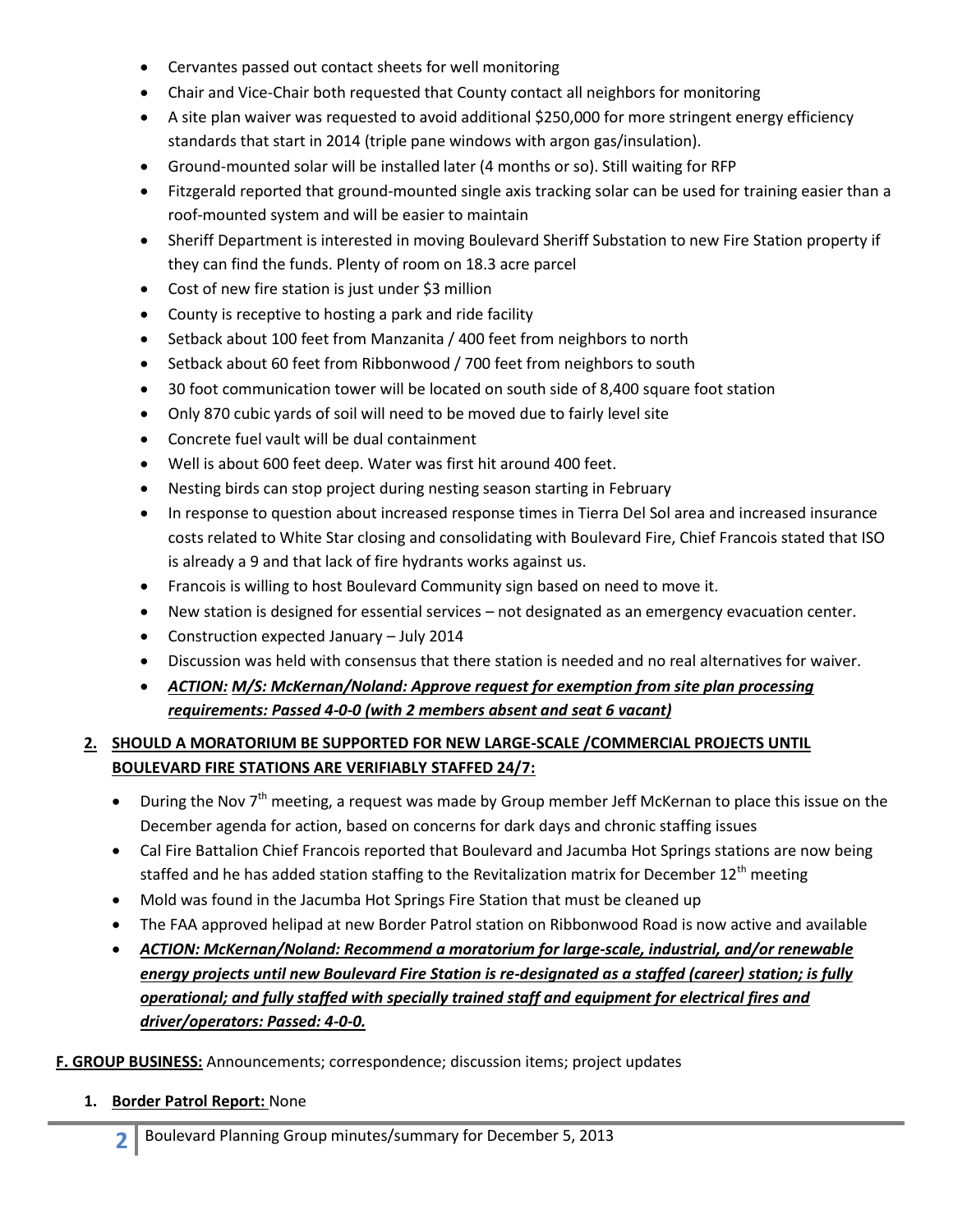#### **2. Revitalization Report:**

- Tammy Daubach gave report.
- **•** December  $12^{th}$  Revitalization meeting with Supervisor Jacob will be in Campo at 2:30
- Boulevard community sign must be moved—and has been placed on matrix
- Chief Francois has agreed to allow Boulevard community sign to be moved to new station property, but agreement needs to be in writing.

### 3. **Fire Safe Council Report:**

- Tammy Daubach gave report. Two FSC board vacancies need to be filled.
- EXTER Next meeting will be held at 7PM on Jan 27<sup>th</sup> at Boulevard Fire Station
- Pete Scully and Kathleen Edwards working on a plan for better communications and cooperation between fire agencies and communities
- It will be mandatory for CalFire Chief or Captain to attend all Fire Safe meetings
- **•** Chair reported on Nov  $19<sup>th</sup>$  meeting with Supervisor Jacob, Boulevard, Jacumba Hot Springs, and Campo representatives, and fire agency representatives related to dark days and chronic staffing issues—and promises made to help ensure future staffing and return of specialized equipment and staff training.
- Program being put together to clean yards for seniors and disabled residents
- FSC granted \$5,000 to Jacumba Lake clean-up project
- Approximately \$4,700 has been spent cleaning up Calexico Lodge area. Beetle infestation in oaks.
- FSC looking into setting up hazardous waste drop-off day in Boulevard / Jacumba

### 4. **SOITEC SOLAR PROJECTS: A 45 DAY COMMENT PERIOD IS EXPECTED TO BEGIN AROUND DECEMBER 12 TH WITH A PUBLIC MEETING IN JAN 2014 FOR THE PROGRAMMATIC EIR (PEIR) FOR ALL 4 SOITEC SOLAR CPV PROJECTS AND 2 MAJOR USE PERMITS FOR 80 MW RUGGED SOLAR AND 60 MW TIERRA DEL SOL SOLAR:**

- Chair reported the PEIR is now expected to be released around Dec 19<sup>th</sup> or 26 or even January 2
- County will hold a public meeting at our Jan 2 BPG meeting or at our Feb  $6<sup>th</sup>$  meeting.
- Soitec consultant, Jim Whalen, responded that Soitec's Desert Green solar project expects to break ground in Borrego in 2014.
- Whalen did not know if Soitec's Boulevard projects include the same ultra capacitor as the one shown in Soitec's Desert Green power point for Planning Commission.
- Groundwater investigations for Rugged Solar and Tierra Del Sol Solar are reportedly complete
- Water sources include on-site groundwater, Jacumba Community Services District, and Pine Valley water district
- 5. **ROUGH ACRES RANCH CAMPGROUND/CONFERENCE CENTER MUP: PDS2012-3300-12-021 (MUP):**
	- County staff agreed with Group's September recommendation for a full project EIR
	- No other new information
- 6. **ROUGH ACRES RANCH ROAD MAJOR GRADING PERMIT: PDS2011-2700-15622: APPLICANT GREGG HAMANN:** 
	- Nothing new to report
- 7. **LIVE OAK SPRINGS BULK WATER SALES; DUDEK'S NEW WORK PLAN FOR SOURCE CAPACITY STUDY & MODIFIFED CPUC DECISION FOR RECEIVERSHIP:**
	- Nothing new to report

# 8. **SDG&E's NEW 85-ACRE ECO SUBSTATION, 13 MILES OF NEW TRANSMISSION LINE, AND NEW LARGER BOULEVARD SUBSTATION:**